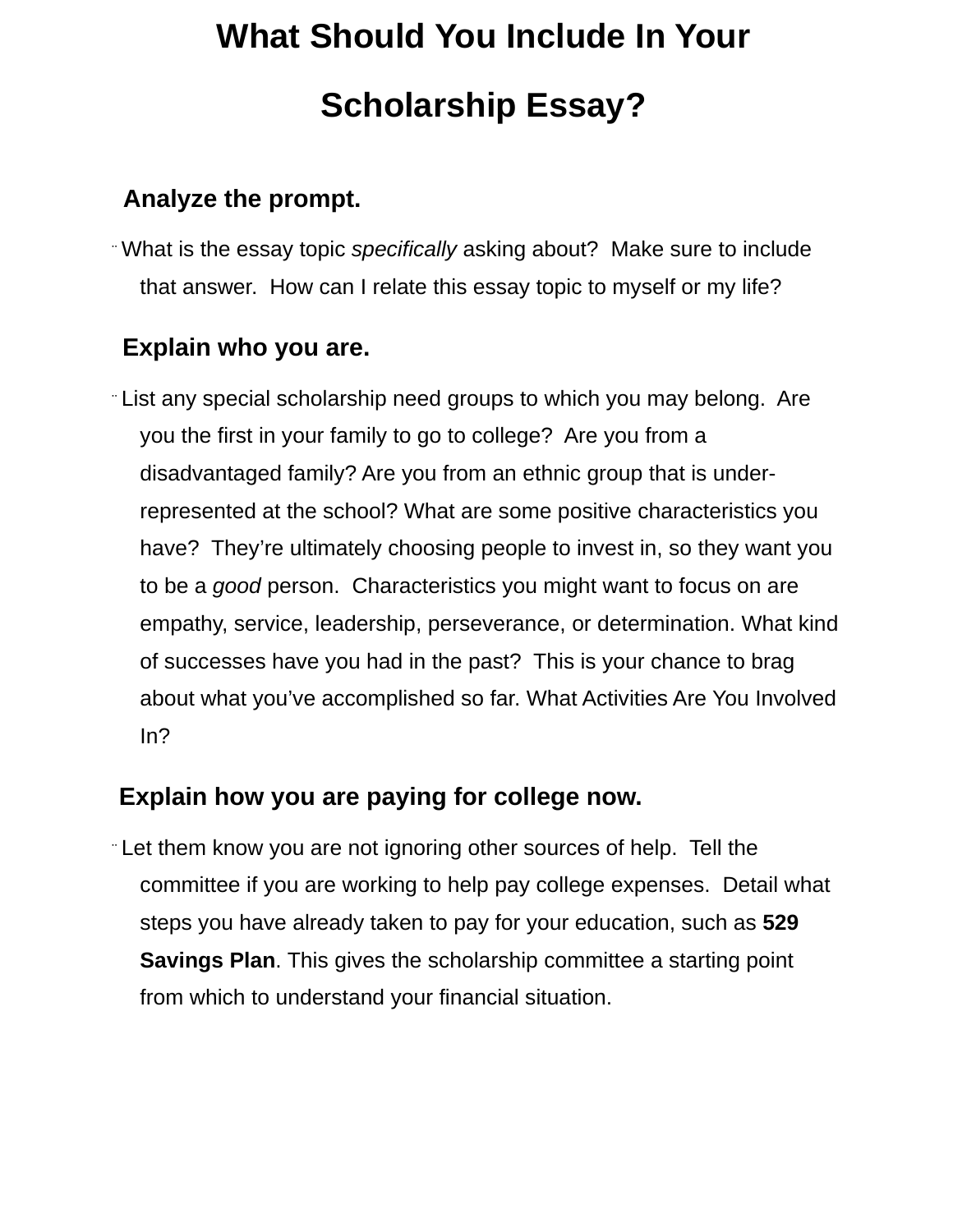#### **Explain difficulties you are having in meeting your needs.**

¨ A Statement of Financial Need should tell the committee why you are seeking aid. This is the place to talk about any changes that have occurred in your life that impact your ability to pay for your education. For instance, there may have been changes in your family's income, unanticipated expenses or a shortfall in your finances. In this area, you can also provide information to show that you handle funds responsibly. For instance, have you already paid for a semester, or a year, by your own efforts? If you broach this issue, though, include only information about education, and not about unrelated expenses like car loans.

# **Talk about how you would benefit by receiving the scholarship and why you think you deserve this award.**

¨ This may seem obvious, but it is important for the committee to understand that you intend to make good use of the funding. They want to invest in someone who will use the award to its fullest potential. This might include benefits like being able to concentrate on your studies by not spending so much time working. The funds might also allow you to take an unpaid internship required by your degree.

# **Talk about how you would benefit by receiving the scholarship and why you think you deserve this award.**

¨ This may seem obvious, but it is important for the committee to